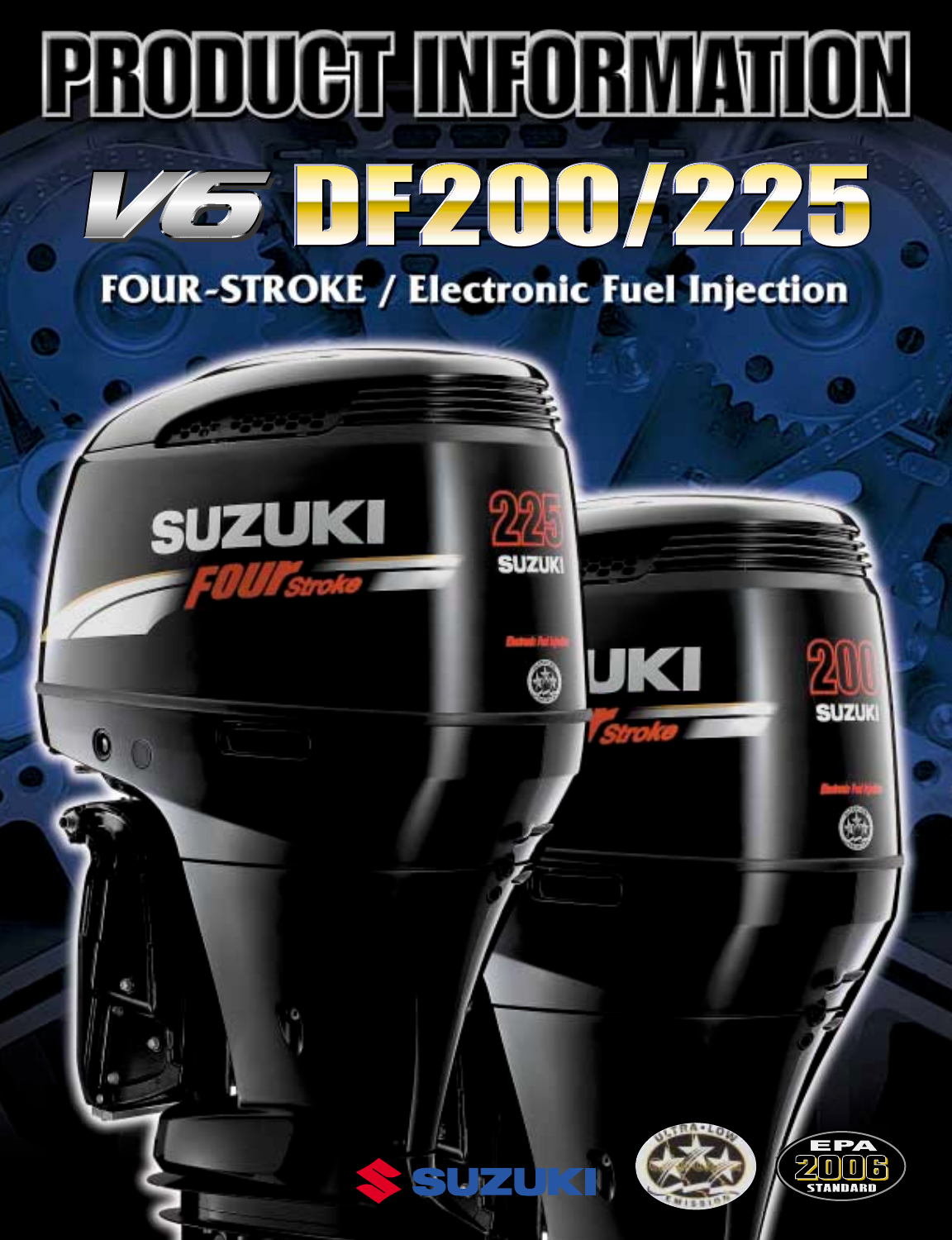# **Suzuki's Award Winning Technology**

The product of unrivaled expertise and world class technology, Suzuki's four-stroke outboards have long been on the cutting edge of outboard performance winning acclaim and awards for their advanced technology, innovative ideas, and designs. We were the first to introduce a digital Electronic Fuel Injection four-stroke; an idea that allowed the DF60 and DF70 to receive further recognition from the International Marine Trades Exposition and Convention when they captured the IMTEC Innovation Award. We were the first to offer an automotive type self-adjusting timing chain in a four-stroke engine with performance-enhancing dual overhead cams and four valves per cylinder. This brought us recognition again, when our DF40 and DF50 received the IMTEC Innovation Award a izuk making Suzuki the first manufacturer to receive this distinguished award two years in a row, and also giving us our third IMTEC award, again an industry first. DF90/115 and DF140 are the first to offer an offset driveshaft with a two-stage cam drive system and two-stage gear reduction system, making them the most compact outboards in their class.

At its first showing at a special preview at the 2003 Miami International Boat Show, the DF250 captured the NMMA (National

Marine Manufacturers Association) 2003 Innovation Award making this the fourth Innovation Award for Suzuki.



**DF225**

**DF200**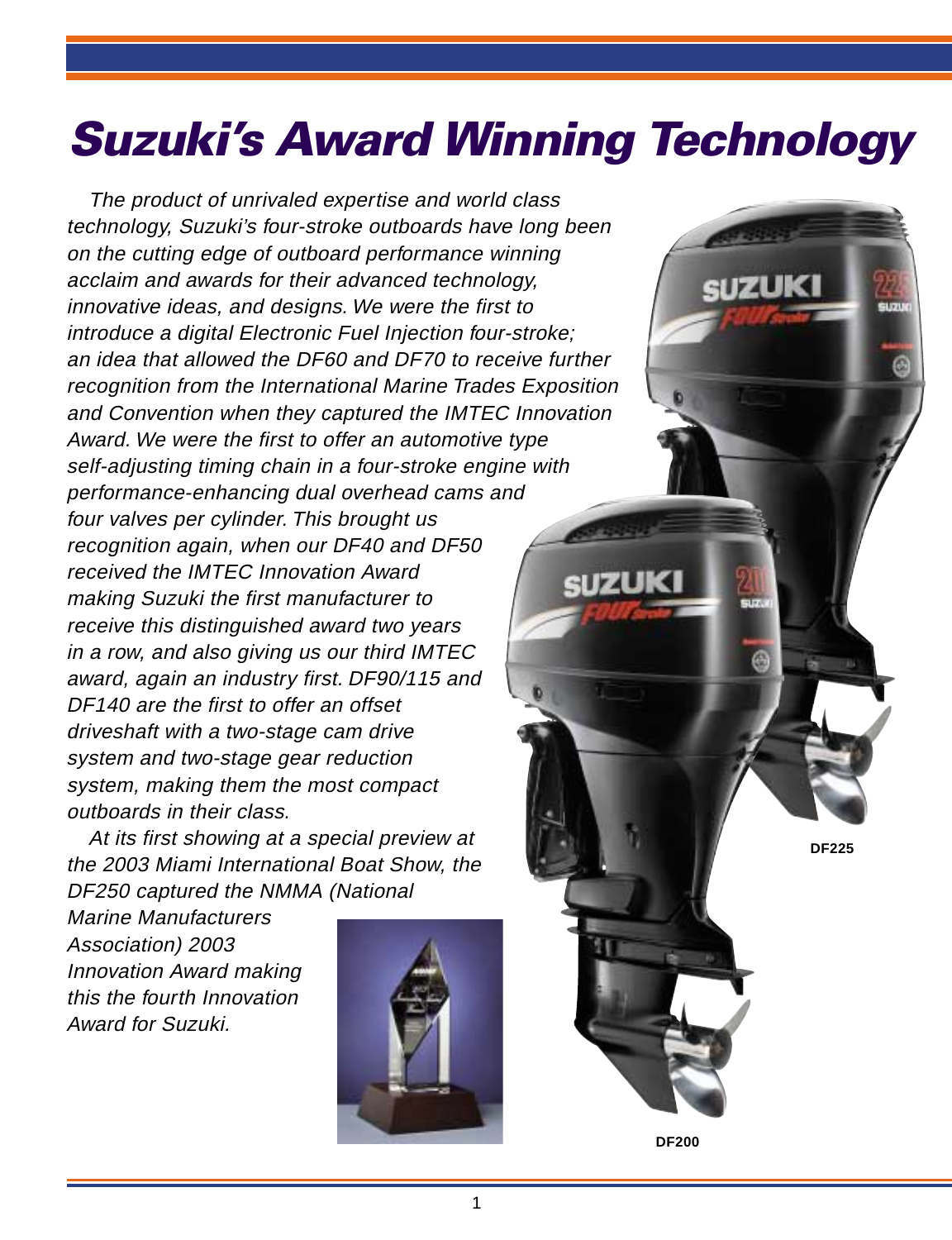**TORQUE (50N•m)**

ORQUE (50N-m)

# **Newly Designed Compact High Performance Engine**

The new DF200 and DF225 both utilize a newly designed 3.6-liter DOHC, 24-valve V6 engine that produces 200PS (147kW) and 225PS (165kW) in their respective DF200 and DF225 configurations. At  $3614 \text{cm}^3$  this is the largest displacement in the industry and for Suzuki to date, but an innovative design makes them the lightest and most compact outboards in their class. Key features shared by both of these powerful four-strokes include Suzuki's digital sequential electronic fuel injection controlled by a 32-bit onboard computer and Suzuki's offset driveshaft, which allows for the use of a larger prop. In addition to that, the DF225 utilizes multi-stage induction to provide low-end torque.

# ■ The Ultimate in Performance

## **Multi-Stage Induction (DF225)**

The DF225 utilizes multi-stage induction to enhance engine performance by changing the length of intake manifold pipes according to engine speed. The system utilizes two intake manifold pipes per cylinder, one operating at low engine speed and another operating at high. When the engine is operating at lower rpm, air enters the combustion chamber through the longer, curved manifold pipe. The length of the pipe is designed for entering the most suitable volume of fresh air into the chamber to improve combustion and boost low-end torque.

As rpm pass a preset threshold, the direct intake pipe opens up letting air enter directly into the combustion chamber. Short, straight and lacking resistance it gets a greater volume of air into the chamber, increasing the engine's ability to breathe at high rpm, thus improving high speed power output.

The engine cover is also designed with a large air intake, which extends from the back of the cover, well around both sides to provide maximum airflow into the cowling.



**ENGINE SPEED (rpm)**

**without Multi-Stage Induction**

**with Multi-Stage Induction**

HIGH

LOW MID

**Torque Curve**

Multi-Stage Induction Module



#### **Air Flow in Multi-Stage Induction Module**

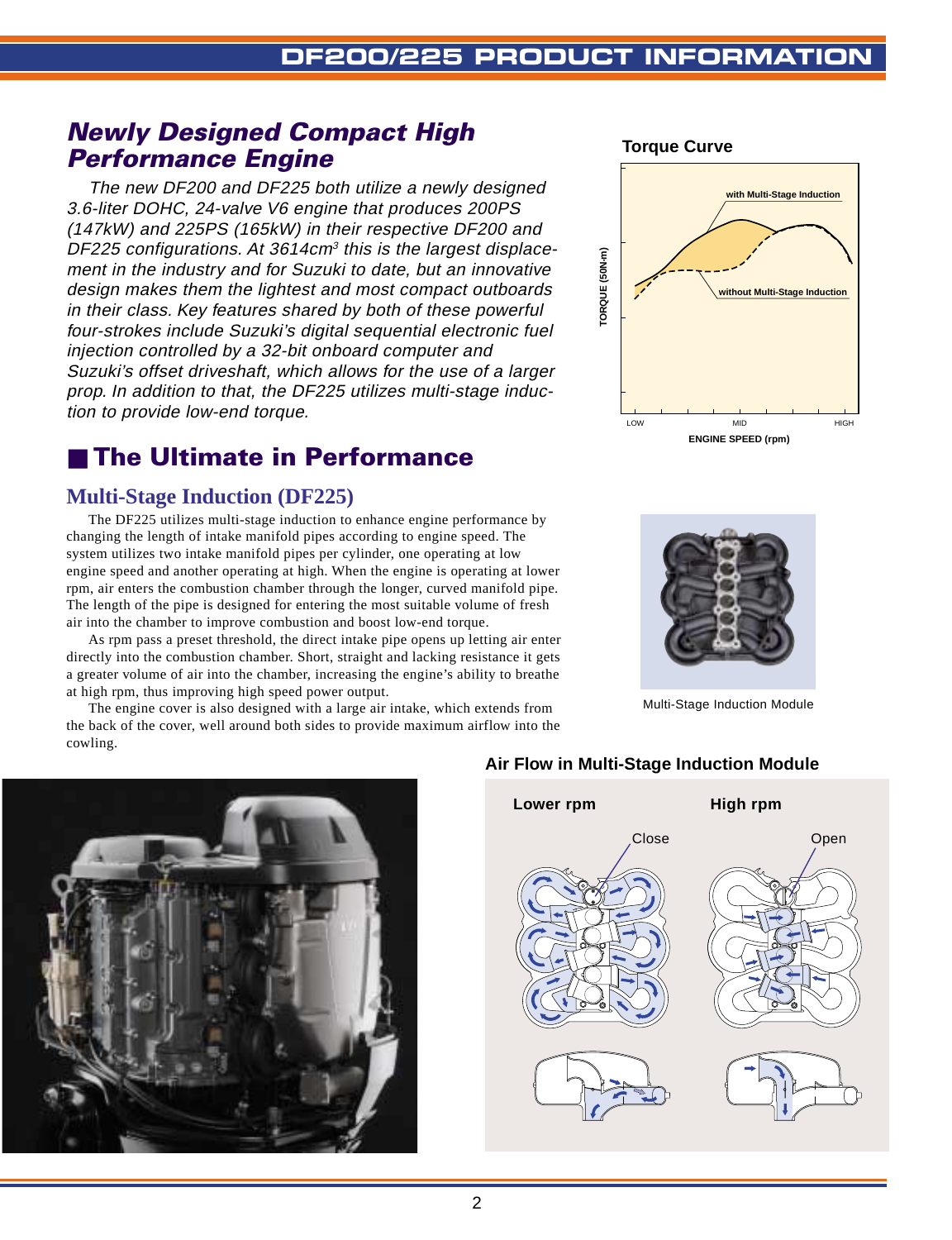#### **Two-Stage Gear Reduction**

With such a high performance engine now at our disposal, losing any power in the propulsion system would be a waste, so our engineers chose an efficient means of supplying maximum propulsion. A propeller rotating at high speed in the water has a tendency to slip and when two propellers of the same pitch but different diameters are rotated, the smaller propeller will slip more than the larger. So to obtain maximum propulsion, spinning a larger diameter propeller with a suitable pitch is the answer.

But to spin a larger propeller, more torque in the propeller shaft becomes necessary. In order to obtain the required amount of torque however, the corresponding increases in weight and resistance due to the use of larger gears and a larger gearbox do not always provide effective results. The answer to this dilemma is found in the use of a two-stage gear reduction system that provides the necessary torque without adding unwanted bulk and weight.

The DF200 and DF225 utilize a first stage gear reduction (32:40) between the crankshaft and driveshaft, and a second stage reduction (12:22) in the lower unit's gear case, resulting in an overall gear ratio of 2.29. This is the largest gear reduction ratio found in any outboard over 200PS (147kW) two-strokes included. Such a powerful reduction allows these outboards to turn a 16 inch diameter propeller, which, while being larger than the 14-1/2 inch diameter propeller found on the two-stroke DT225, is also larger than those previously used on V6 outboards. For this reason, a propeller specially designed for greater acceleration and maximum speed is used on both the DF200 and DF225. Along with providing greater acceleration, the gear reduction in combination with the four-stroke engine's wide power band is capable of handling a wide variety of loads, which is a significant benefit to boaters whose loads vary from day to day.

# ■ **Compact Designs**

## **55-Degree Bank Angle Creates a Compact V6**

With the DF200 and DF225, one major design objective our engineers set out to realize was to produce a compact, narrow profile motor. This was met by abandoning the 60-degree bank angle normally utilized in V-type blocks and designing an all-new V-design block using a 55-degree bank angle—an industry first. When compared to the industry norm of 60-degrees, as shown in the engine cover comparison, the difference in size becomes quite clear.

#### **Offset Driveshaft**

Suzuki's utilization of an offset driveshaft in the DF90, 115 and 140 has proven successful in reducing the size of the outboard. The DF200 and DF225 benefit from this same design which positions the crankshaft in front of the drive shaft, simultaneously moving the outboard's center of gravity forward. This system adds to the compactness of the outboard and provides an improvement in power performance. It also places the engine's axis of inertia, the point where vibrations produced by the engine are at a minimum, up over the upper engine mount thus greatly reducing vibration.

#### **Propeller Diameter Comparison**



DT225 DF200/225



Cylinder Block

#### **Engine Cover Profile Comparison**



#### **Offset Drive Shaft**

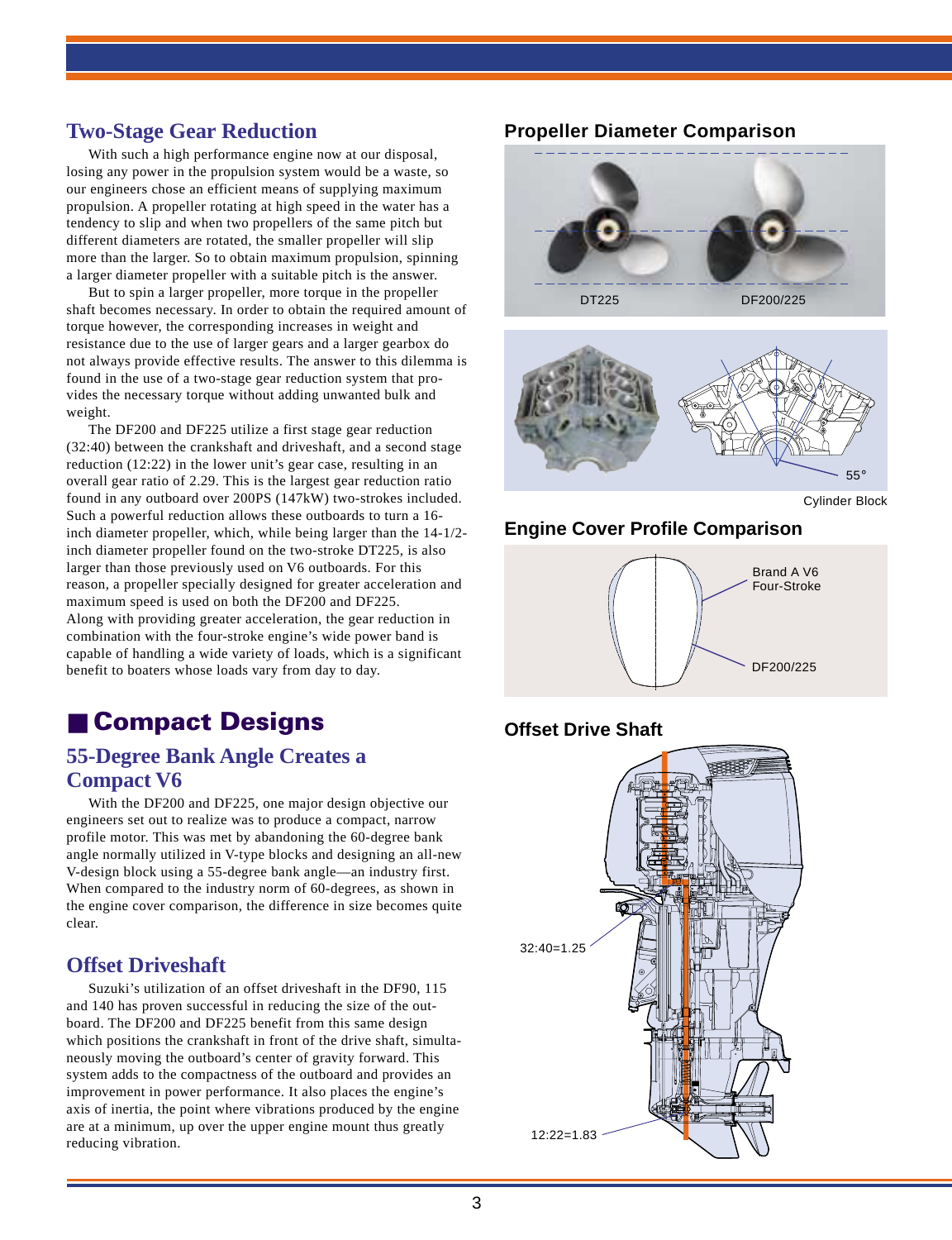#### **Two-Stage Cam Drive System**

The two-stage cam drive system utilized in the DF200 and DF225 incorporates both gears and a chain. The system's first stage gears transfer power between the crankshaft and the drive shaft (32:40) while the second stage utilizes a chain to deliver power from the drive shaft to the camshaft (20:32). This allows for the use of smaller diameter cam sprockets, which in turn allows for a reduction in valve angles also reducing the size of the cylinder head. The timing chain is equipped with an automatic hydraulic tensioner to keep the chain properly tensioned. This system provides years of maintenance-free operation.

#### **Direct Ignition**

An advanced direct ignition system used in both of these V6 outboards utilizes integral type spark plug caps with ignition coils. While reducing the number of parts and simplifying the wiring system, this arrangement also greatly reduces electronic engine "noise" that can interfere with VHF radios, fish finders and other marine electronics. Controlled by the outboard's powerful 32-bit computer this system provides each cylinder with optimum spark strength and timing.

# ■ Durability and Reliability

#### **Keeping The Engine and Components Cool**

Fitted with fan blades the flywheel serves a dual purpose by efficiently expelling heat from within the engine cover out of the side of the cowl, keeping the temperature within the cowl under control.

Water circulating around the oil jacket located at the base of the V-bank cools oil flowing through the pipe, keeping oil temperature under control. This contributes to the cooling of the engine thereby enhancing durability.

The DF200 and DF225 also utilize piston cooling jets, each of which shoots a stream of oil onto the backside of the piston to aid in cooling. Fine nozzles deliver a well-defined stream that is precise and accurate. The engines are also equipped with another cooling jet that shoots a stream of oil onto the main cam chain and drive gear to keep those components cool as well.

# **Suzuki Anti-Corrosion Finish**

Suzuki has formulated a new anti-corrosion finish that both increases the durability of the engine and protects those parts of the aluminum exterior that are constantly exposed to saltwater. The Suzuki Anti-Corrosion Finish is an specially formulated advanced finish that offers maximum bonding of the finish to the aluminum surface for an effective treatment against corrosion. The Suzuki Anti-Corrosion Finish can be found on all 2004 fourstroke models from the DF25 and up.

#### **Cam Drive System**





Plug Top Ignition Coil



Flywheel Magneto

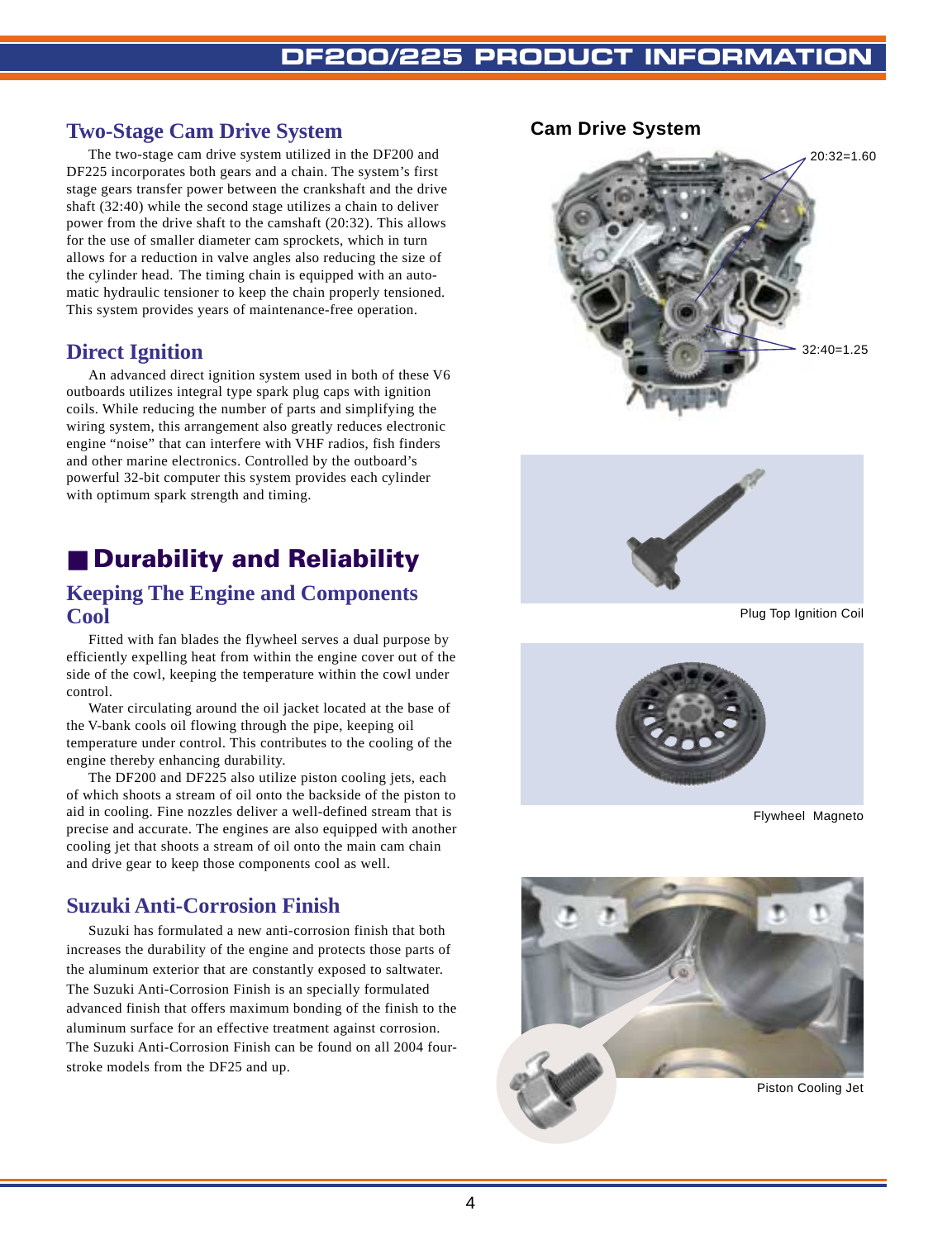# ■ Low Emissions

## **Multi Point Electronic Fuel Injection**

As Suzuki was the first in the industry to incorporate multi point electronic fuel injection in a four-stroke outboard with the DF60 and DF70, it is only natural that the DF200 and DF225 would incorporate the same. Along with Suzuki's Multi Point Sequential Fuel Injection, the DF200 and DF225 incorporate an ECM (Engine Control Module) which constantly monitors crucial data, in real time, from a series of sensors placed in

critical areas on the engine. This comprehensive network of sensors includes the Manifold Absolute Pressure Sensor, Crankshaft Position Sensor, Intake Air Temperature Sensor, Cylinder Wall Temperature Sensor, Camshaft Position Sensor and Exhaust Jacket Temperature Sensor. To process all of this data efficiently, the ECM relies on a powerful 32-bit computer which instantly calculates the optimum amount of



Injector & Manifold Module

fuel to be injected at high pressure into each of the cylinders by the Multi Point Sequential Fuel Injection system. This system greatly reduces exhaust emissions allowing the DF200 and DF225 to pass both the EPA 2006 regulations and CARB 2008 regulations, the strictest exhaust regulations to date, while providing lower fuel consumption, smooth starts, crisp acceleration, smooth performance and maximum efficiency.

# **CARB 3 Stars**

The DF200 and DF225 have received the CARB three-star rating which identifies engines that meet the California Air Resources Board's 2008 exhaust emission standards. The strictest exhaust regulations to date, they represent a 65% reduction in emissions from the EPA 2006 emission standards.



## **Multi Point Sequential Electronic Fuel Injection (DF200)**

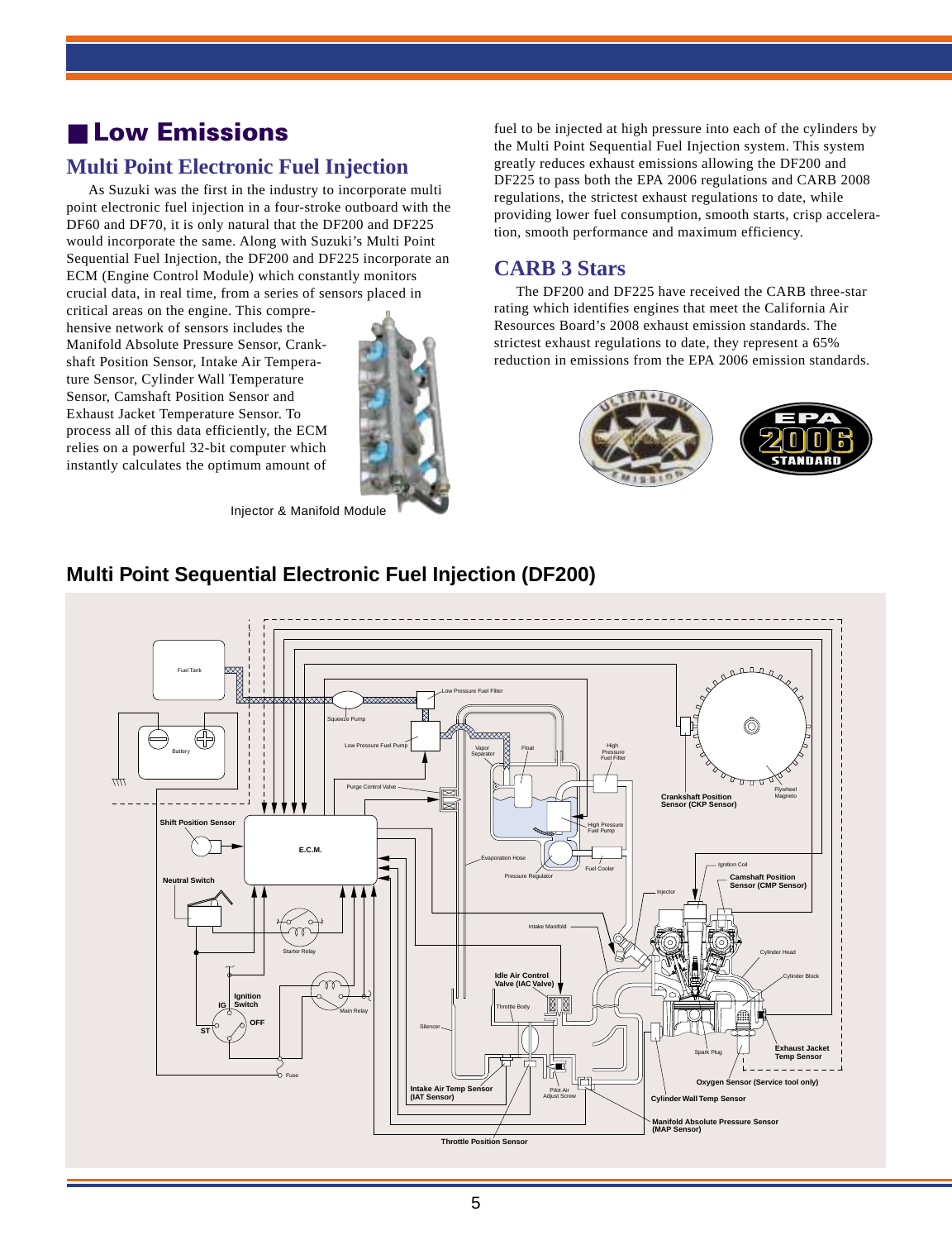# ■ **Convenient Function**

# **High Output Alternator**

Both outboards are equipped with a high output alternator that delivers 54 A(12V) of electrical power. Designed to produce a majority of this power at low rpm, around 38 A is delivered even at 1,000rpm. It delivers a generous amount of current to keep an assortment of electronics up and running.

# **Tilt Limit Switch**

The motor tilt system incorporates a user settable tilt limit switch, which prevents the motor from tilting beyond a predetermined position. This can be used to protect both the boat and motor from damage that can occur when tilting the motor.



Tilt Limit System

## **Fuel Filter**

The fuel system is equipped with a large and easy to maintain fuel filter which removes contaminants from the fuel before they reach the engine to protect the engine from damage.



# **Other Features**

- Counter-rotation models are available for the DF200Z and DF225Z in 25-inch transom lengths and in a 30-inch transom length for the DF225 for compatibility with a wider range of offshore boats.
- Lower cover separates into two sections to allow easier access for maintenance to the V6 engine.
- An oil change reminder system, built into the Multi-Function Tachometer (Optional), informs the user with a flashing oil lamp when it is time to change the oil.
- Oil changes are easy with the oil drain plug located on the front of the oil pan, the oil filler cap on the top of the cylinder head, and a spin-on oil filter.
- A comprehensive monitoring system built into the Multi-Function Tachometer (Optional) detects abnormalities in the running of the outboard to provide information and alerts so that appropriate measures can be taken before the problem becomes serious.